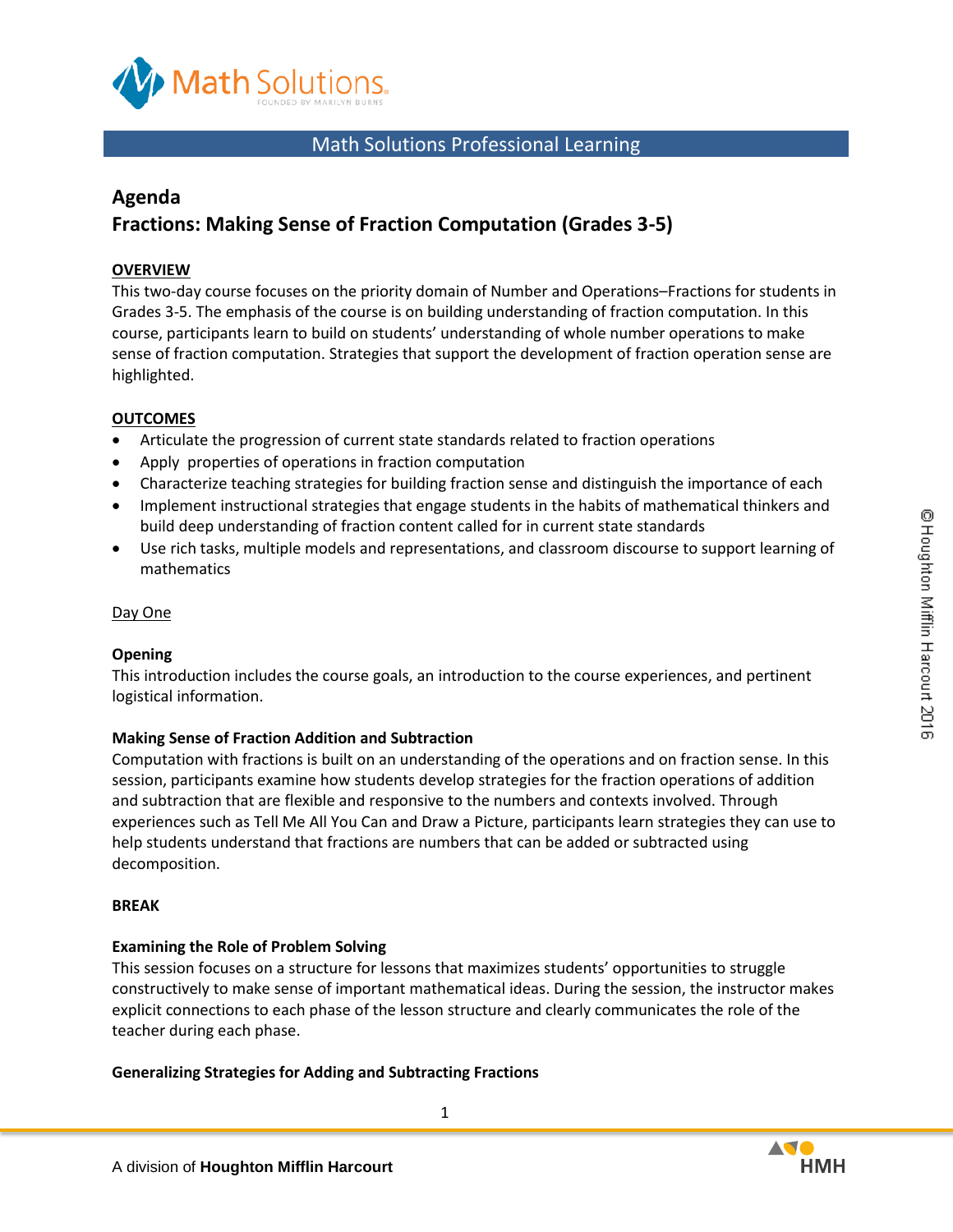Learning to add and subtract fractions and mixed numbers requires that students understand the idea of equivalence and can represent fractions as equivalent fractions. In this session, participants experience a series of activities that make use of classroom discussions and a variety of models as tools to build fluency adding and subtracting fractions using strategies based on decomposition and properties of operations.

## *LUNCH*

## **Investigating Multiplication of Fractions**

While continuing the focus of helping students to make sense of the mathematics they are asked to learn, this part of the day uses ideas about multiplying whole numbers and properties of operations as a foundation for deepening teachers' understanding so that they can better support students as they learn about multiplying with fractions.

## **Closing**

Participants take time to reflect on the experiences of the day and ways that these experiences will positively impact their classroom instruction.

## Day Two

## **Opening**

This introduction includes the course goals and working agreements. It provides an opportunity to review the learning and experiences from the first day of the course and answer questions.

## **Exploring Division of Fractions**

This session provides experiences that revisit ideas about dividing whole numbers and properties of operations and the relationship between multiplication and division as a foundation for developing students' understanding about division with fractions. Participants are asked to identify patterns, estimate quotients, defend their answers, and exploring the relationship between multiplication and division.

## *BREAK*

## **Looking at Fraction Operations through an Algebra Lens**

Participants use mathematical sentences as a context for conversation about important mathematical ideas such as equivalence, number sense, unit fractions, and properties. Following their experiences, participants reflect on how teaching arithmetic in ways that support understanding of algebra can enhance the understanding of arithmetic.

## *LUNCH*

## **How Students Learn Fractions**

Learning with understanding occurs when people create, or construct, their own comprehension of mathematical concepts and relationships through interactions between their minds and concrete experiences in the real world. This session is designed to give participants insight into what it means to